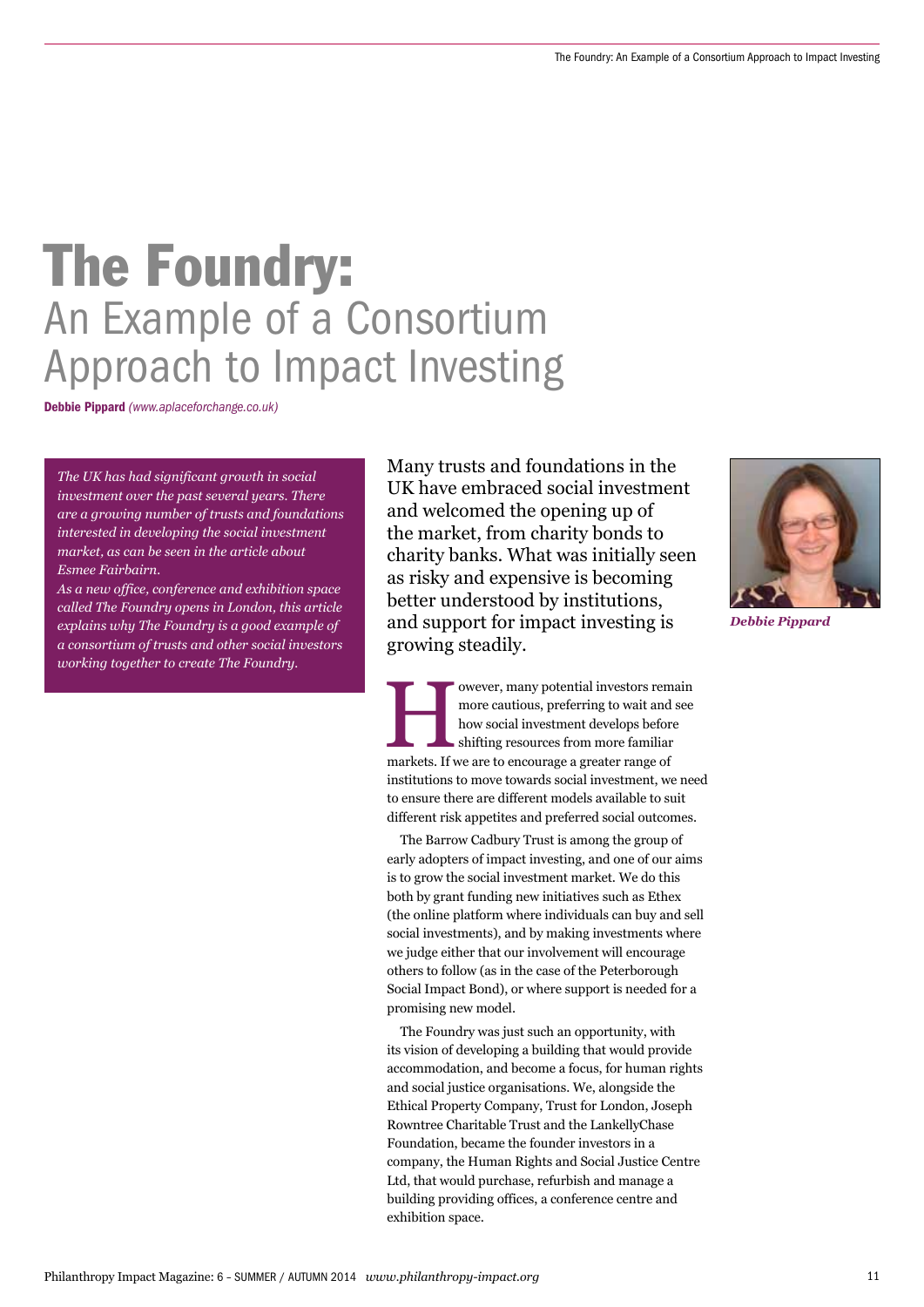

*The Foundry , London*

The Foundry opened in September and will provide modern, fully serviced office space to social justice and human rights organisations. But it will be about more than just telephones and desks – we and our coinvestors have a vision to create 'a place for change' where these organisations grow stronger through working together and sharing resources, as well as providing benefits to the local area, so that the Foundry becomes a beacon and an inspiration for social justice.

By putting funds into The Foundry we have made a social investment. Our return on that investment will be financial – through dividends derived from the tenants' rents, and social, through helping these social justice and human rights organisations to develop and expand their reach.

#### How it began

The idea for the Foundry was based on the business model of the Ethical Property Company, a valuesdriven organisation, which, since 1998 has owned and managed shared office space for organisations with a social purpose. It was an attractive partner given its track record of running a successful, and ethical, business that has delivered returns to its investors over nearly twenty years. Initially, the Ethical Property Company owned all its premises. More recently, it has started to manage similar properties on behalf of other organisations, but The Foundry project was different in that it would build a partnership between a private company and charitable trusts and foundations.

Susan Ralphs, Managing Director of The Ethical Property Company, recalls that the concept emerged following conversations between Trust for London and Ethical Property about providing accommodation and support for a particular group of organisations, while at the same time testing out a model in which organisations that shared those values could pool their resources in a mission-related investment. They approached the LankellyChase Foundation and the Barrow Cadbury Trust who immediately saw the potential in partnering with others in developing a

new model of private sector/charitable trust partnership that could be used to develop the social investment sector.

By working together we shared the risks, but we also enhanced the operation by pooling the reputations and resources of each investor organisation.

### 

The search was then on to find a building and secure sufficient funding to realise the vision. We achieved this with a mixed structure of equity stakes and loan finance. The founder investors each contributed equity, loan finance or both, and we secured additional loans from Charity Bank, Big Society Capital, Bridges Ventures and Rathbones.

The full deal was worth £12m, which in March 2012 allowed us to buy a large Edwardian industrial property in South London. After extension and renovation, it now provides 2900m² of high quality office, conference and exhibition space in an exciting architect-designed building.

By working together we shared the risks, but we also enhanced the operation by pooling the reputations and resources of each investor organisation. We are delighted that our faith in the vision has been borne out in practice, and expect to fill the building more quickly than we had originally forecast. 85% of the space had been reserved before the building opened and there is interest in the remaining space. Once our tenants are successfully settled, we will begin our programme of public engagement to ensure we add value to the local community and wider third sector.

The journey hasn't been without its challenges – embarking on developing a building on such a large scale in a difficult economic climate was never going to be straightforward. The single greatest challenge was undoubtedly putting the financial package together. We had originally wanted to get a greater equity to loan balance than we currently have, although the amount